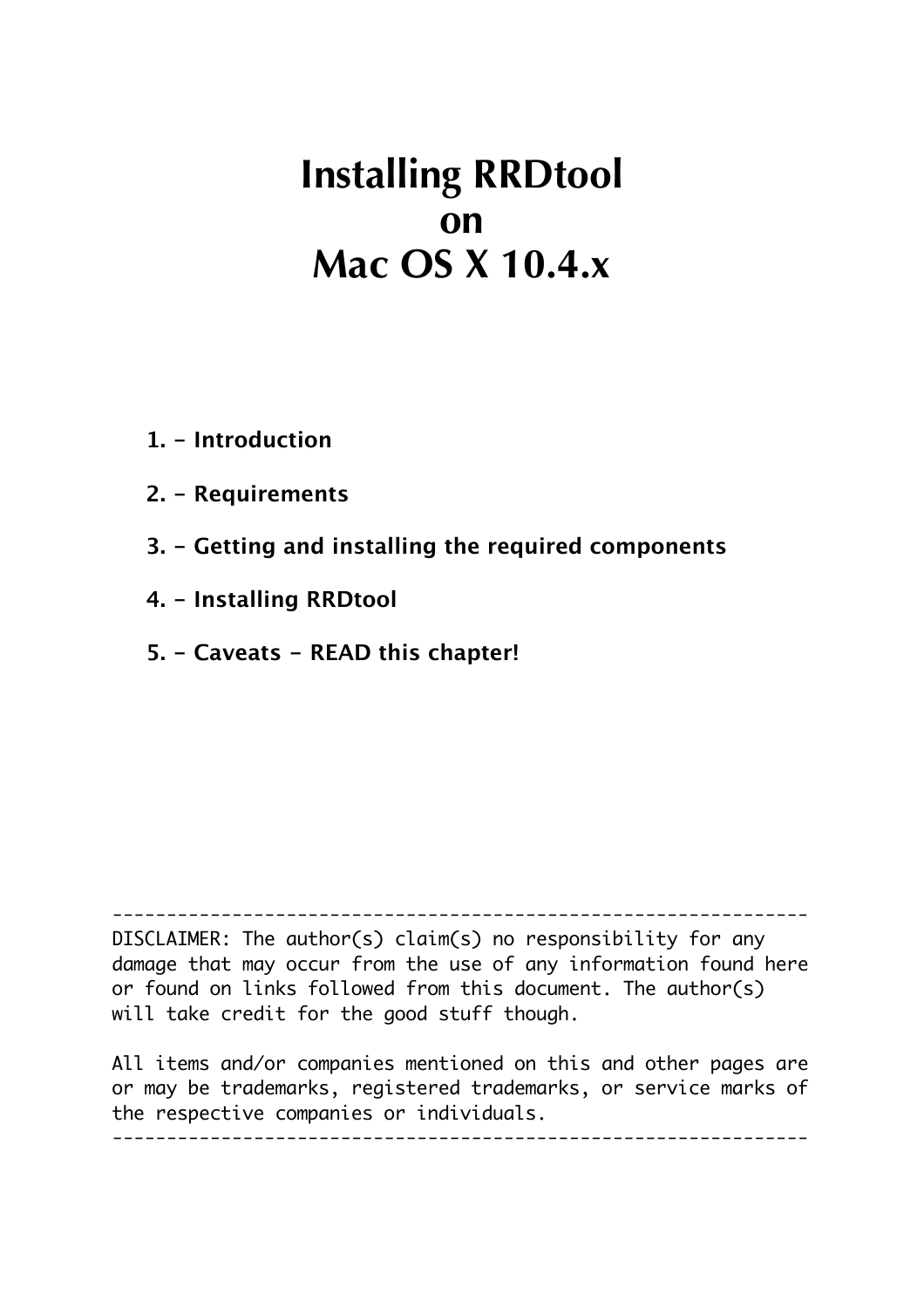#### **1. - Introduction**

The purpose of this document is to provide instructions on how to install RRDtool on OS X 10.4.x Server.

You will not find many explanations as to why something is done one way or the other. There are plenty of tutorials on this around on the internet. This document should just help you in getting things done.

RRDtool depends on other libraries to be installed first. These include: zlib, libpng, freetype, libart\_lgpl. Freetype is part of Apple's X11 distribution. zlib is already part of OS X Server, but not current on 10.4.x.

This document will require you to use the command line. If you do not feel comfortable with using the command line, you should look for a ready made installer package or for somebody to assist you.

This document is written for Mac OS X 10.4.x. However, it should apply to 10.3.x as well. Be aware though that I have not done any particular testing of this procedure on 10.3.x.

DISCLAIMER: Whatever you do based on this document, you do it at your own risk! Just in case you haven't understood: Whatever you do based on this document, you do it at your own risk!

This tutorial has been tested on a standard Mac OS X 10.4.x Server installation. If you have already tinkered with your system, be aware that things might differ. It is impossible for me to foresee all changes that one might have applied to a server.

This tutorial contains step-by-step instructions for the terminal. Although you could just type them in line by line, it is recommended you have a basic understanding of the terminal.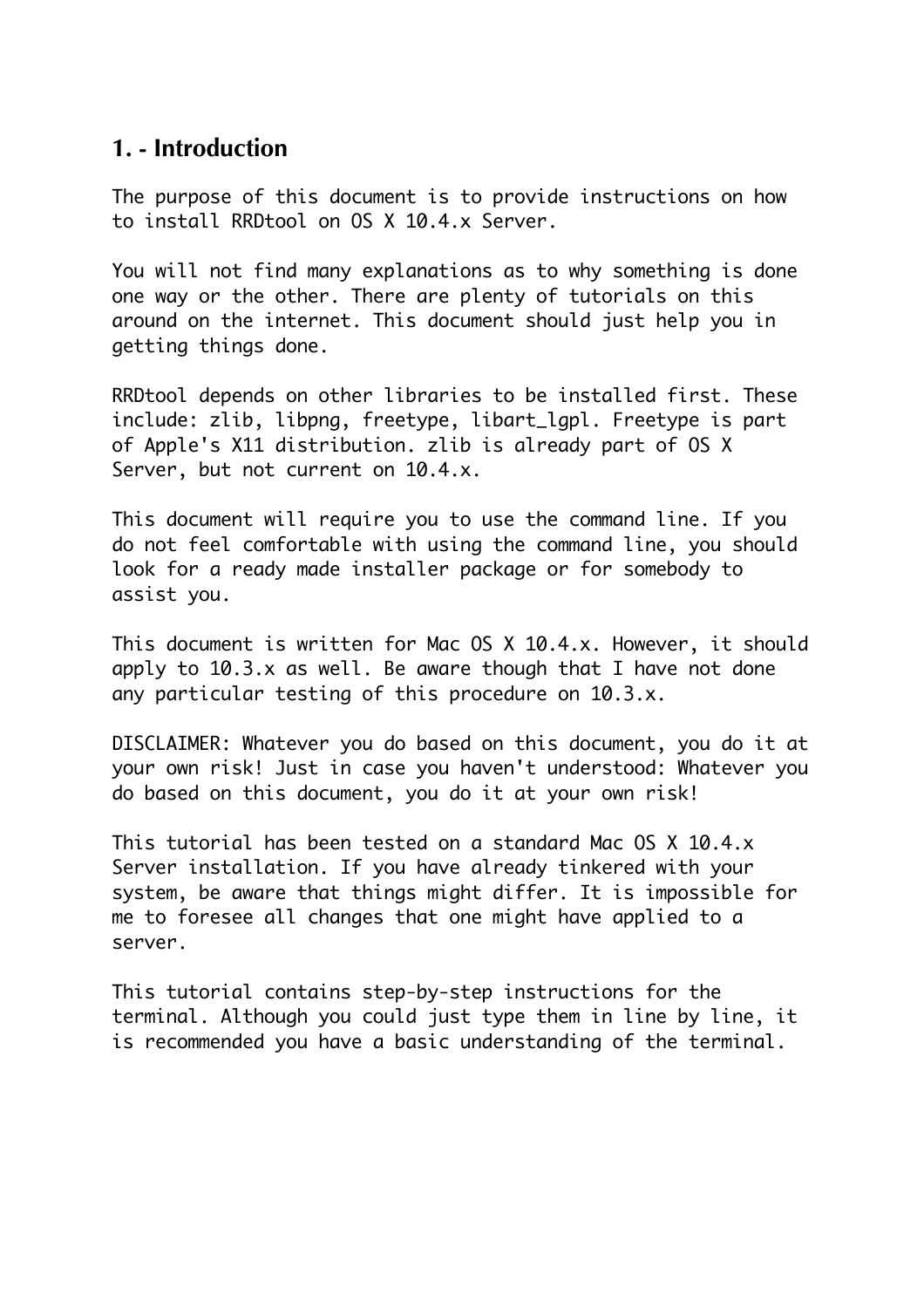## **2. - Requirements**

Before you get started, you need to make sure some basic requirements are met:

- You have made a backup of your system.
- You have the latest version of Apple's Developer Tools (Xcode 2.4 or higher for 10.4.x) installed. Dev Tools are available on your Server DVD and as a free download from Apple's Developer Connection.
- X11 SDK is installed (available on your OS X Developer Tools Disc or Image. This is different from the X11 client that comes with OS X.)
- You do have a backup
- You are running 10.4.x
- You have not manually updated anything related to zlib, libpng, libart\_lgpl and freetype so far (if you have, you must know how to adapt these instructions to the changes you made).

### **3. - Getting and installing the required components**

This chapter will guide you through installing zlib, libpng, lib\_art. These libraries are required for RRDtool to work.

IMPORTANT NOTE: If you have already installed the GD Graphics Library following my other tutorial "Installing GD on OS X Server", you only need to install libart\_lgpl. You can safely skip the instructions for zlib and libpng

So let's get going: Make sure you are logged in as root.

Get and install the latest version of the libraries by issuing the following commands (*in oblique type*). Issue them one after the other making sure you do not miss any dots or slashes. Also note that the download URLs may change in the future. In that case just replace the URLs in this document with the current one. Lines wrapping without line spacing are a single command.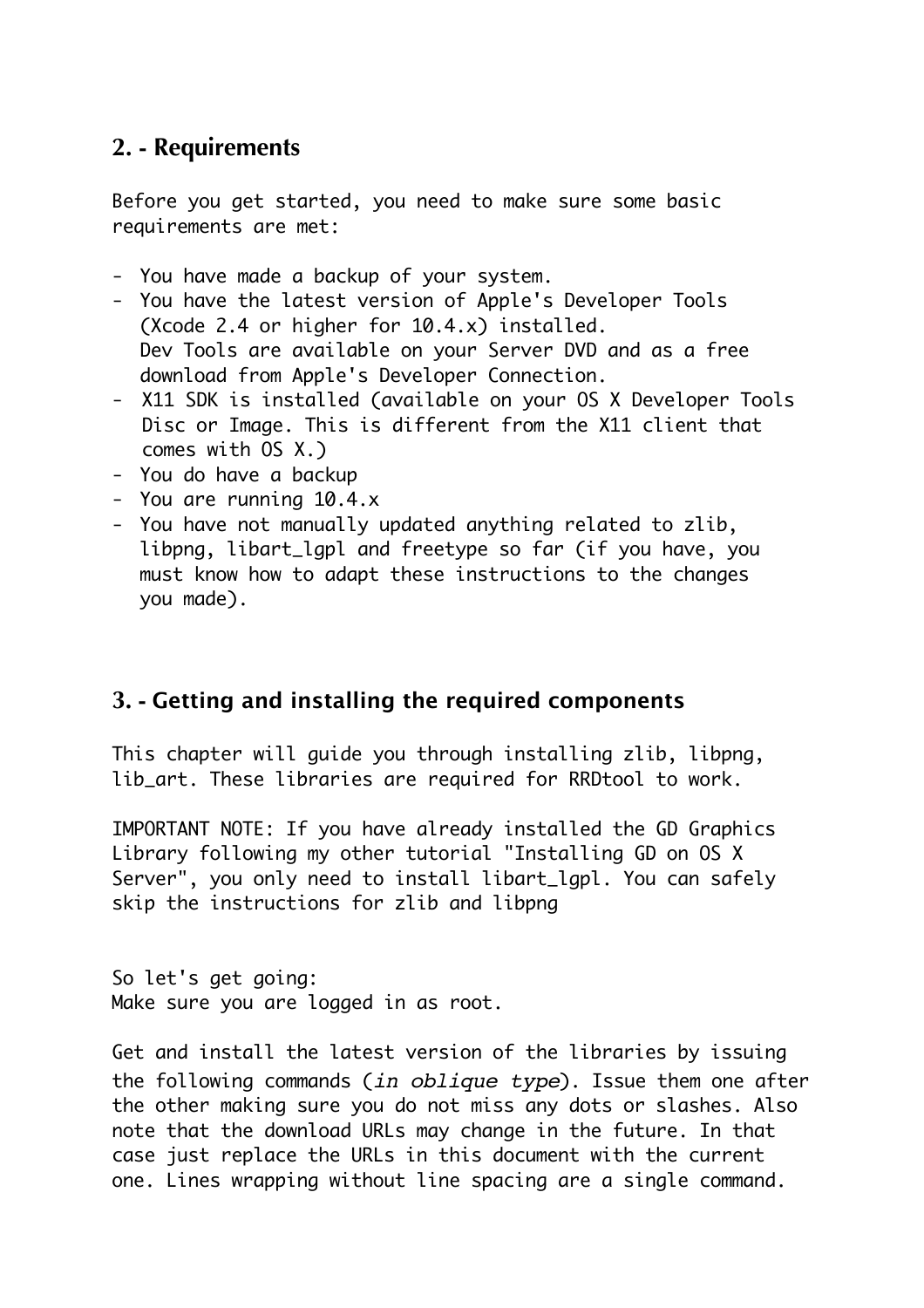(F*icsitf werd te syndreav*ironment)

10.4.x PPC only: *gcc\_select 3.3*

10.4.x Intel only: *gcc\_select 4.0*

*mkdir -p /SourceCache*

*cd /SourceCache*

(Now we get the libraries and unpack them.)

*curl -O http://www.zlib.net/zlib-1.2.3.tar.gz*

*curl -O http://superb-east.dl.sourceforge.net/ sourceforge/libpng/libpng-1.2.12.tar.gz*

*curl -O http://download.savannah.gnu.org/releases/ freetype/freetype-2.1.10.tar.gz*

*curl -O http://oss.oetiker.ch/rrdtool/pub/libs/ libart\_lgpl-2.3.17.tar.gz*

(Do not use version 2.3.3)

*tar xzpf zlib-1.2.3.tar.gz*

*tar xzpf libpng-1.2.12.tar.gz*

*tar xzpf freetype-2.1.10.tar.gz*

*tar xzpf libart\_lgpl-2.3.17.tar.gz*

(Now we install zlib)

*cd /SourceCache/zlib-1.2.3*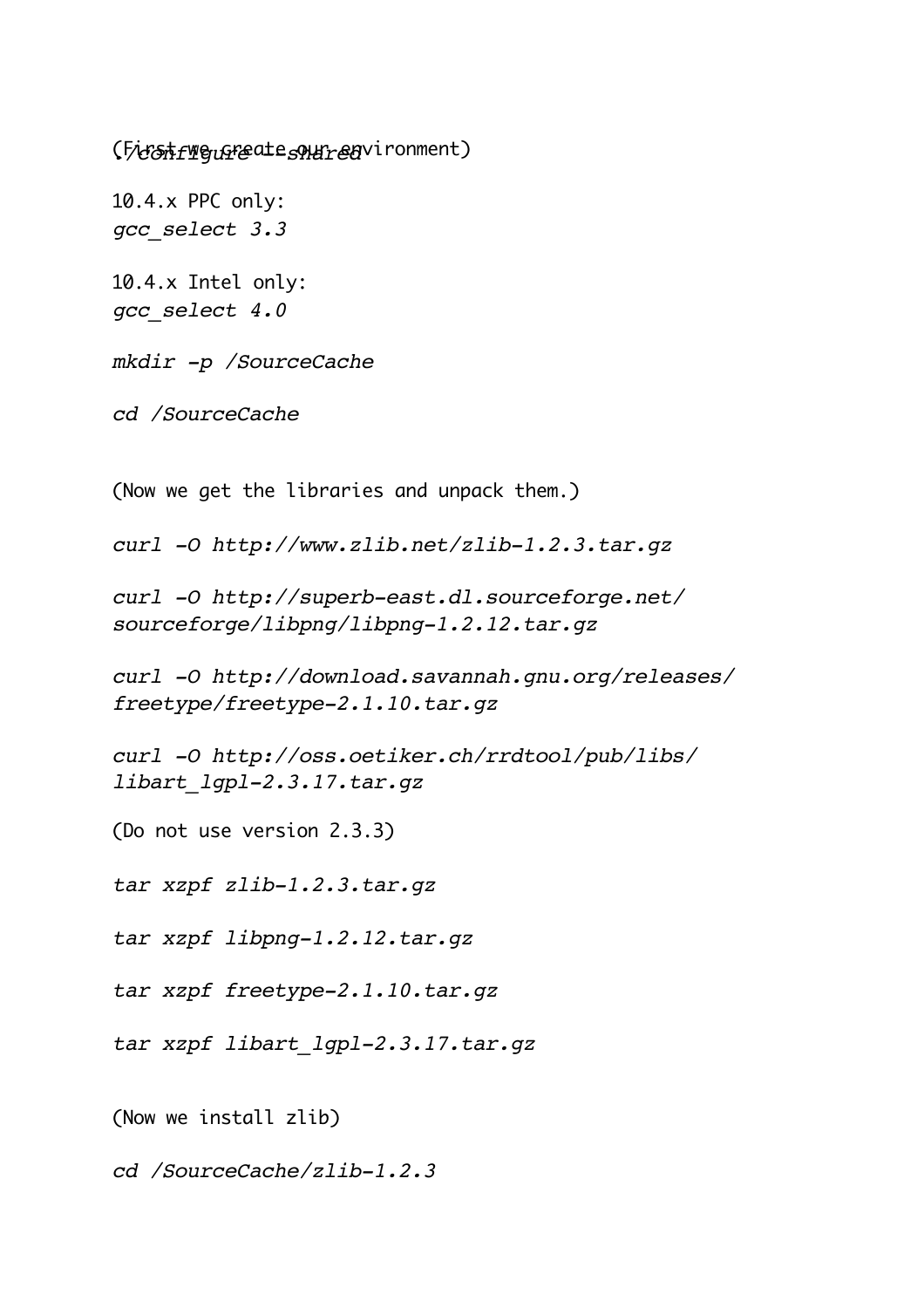*./configure --shared make make make install*

*make install*

(Now we install libpng)

*cd /SourceCache/libpng-1.2.12*

*cp scripts/makefile.darwin Makefile*

Now edit the file "Makefile" and make sure the paths are as follows. Be careful about what is commented and what isn't: *ZLIBLIB=/usr/local/lib ZLIBINC=/usr/local/include #ZLIBLIB=../zlib #ZLIBINC=../zlib*

Continue by issuing:

*make*

(Most of the time issuing "*make*" will have worked without errors. If you get errors during "*make*", issue "*./configure*" and try "*make*" again.)

*make install*

(Now we install libart\_lgpl)

*cd /SourceCache/libart\_lgpl-2.3.17*

*env CFLAGS="-O2 -fPIC" ./configure --disable-shared - prefix=/usr/local*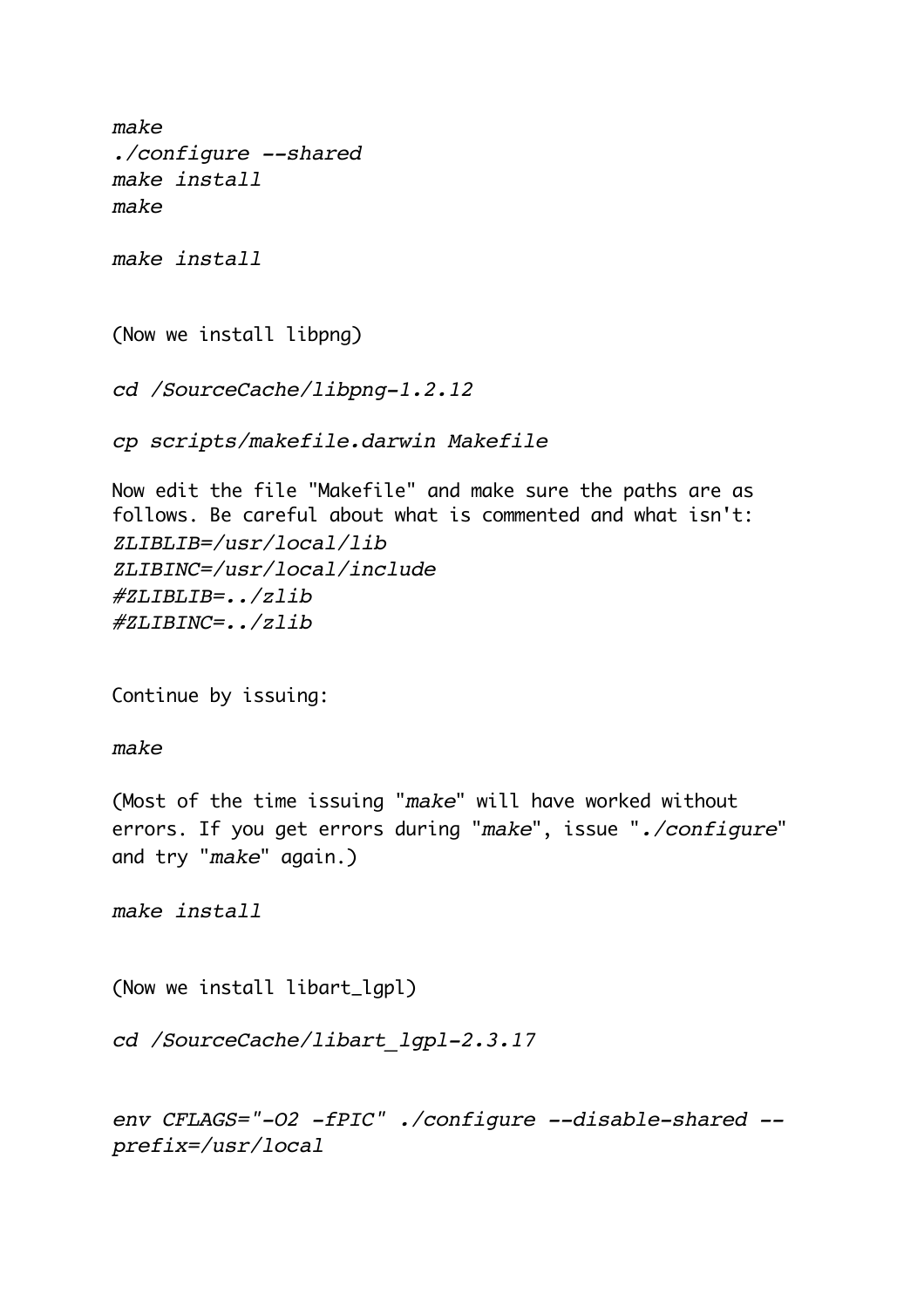*make*

*make install*

(Now we install freetype)

*cd /SourceCache/freetype-2.1.10*

*./configure* 

*make* 

*make install*

*ln -s /usr/X11R6/include/fontconfig /usr/local/include*

*(ignore errors if any)*

#### **4. - Installing RRDtool**

This chapter will guide you through installing RRDtool.

So let's get going: Make sure you are logged in as root.

Install the latest version of RRDtool by issuing the following commands (*in oblique type*). Issue them one after the other making sure you do not miss any dots or slashes. Lines wrapping without line spacing are a single command.

*mkdir -p /SourceCache*

*cd /SourceCache*

*curl -O http://oss.oetiker.ch/rrdtool/pub/ rrdtool-1.2.23.tar.gz*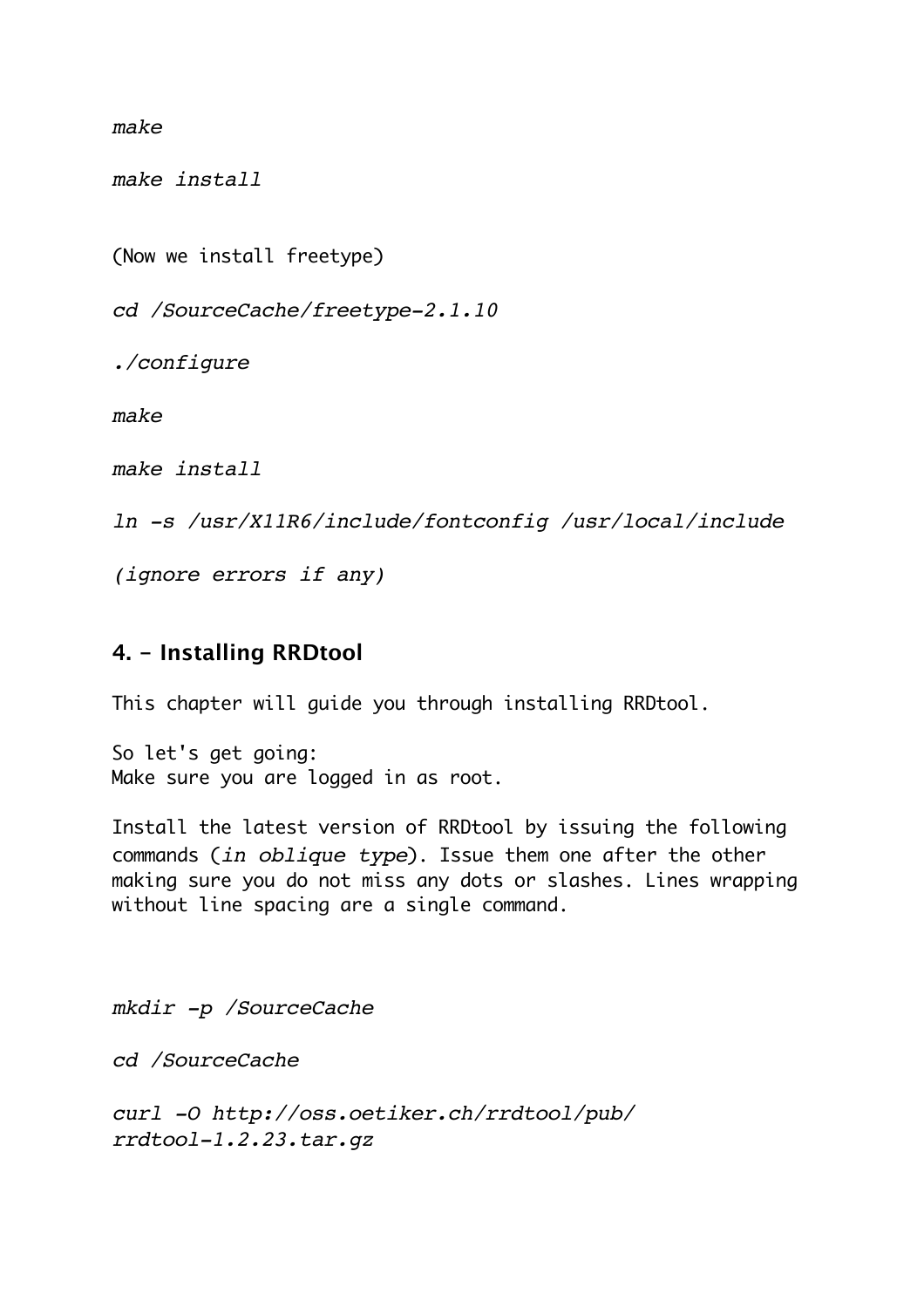*tar xzf rrdtool-1.2.23.tar.gz*

*cd /SourceCache/rrdtool-1.2.23*

*CPPFLAGS="-I/usr/local/include/freetype2 -I/usr/local/ lib -I/usr/local/include/libart-2.0 -I/usr/local"*

*LDFLAGS="-L/usr/X11R6/lib -L/usr/local/lib"*

*CFLAGS=-O2*

*export CPPFLAGS LDFLAGS CFLAGS*

*./configure --prefix=/usr/local/rrdtool-1.2.23 - disable-python --disable-tcl --disable-ruby*

*make*

*make install*

*rm /usr/local/rrdtool*

(This will remove any symbolic link you may have from an older installation)

*ln -s /usr/local/rrdtool-1.2.23 /usr/local/rrdtool*

(This will add a symbolic link to the new RRDtool library you just installed. Makes it simpler to fall back to a different version if needed.)

You are now all set and should have RRDtool and supporting libraries installed.

You can test if it works by doing the following:

*cd /usr/local/rrdtool/share/rrdtool/examples*

*./minmax.pl*

*./4charts.pl*